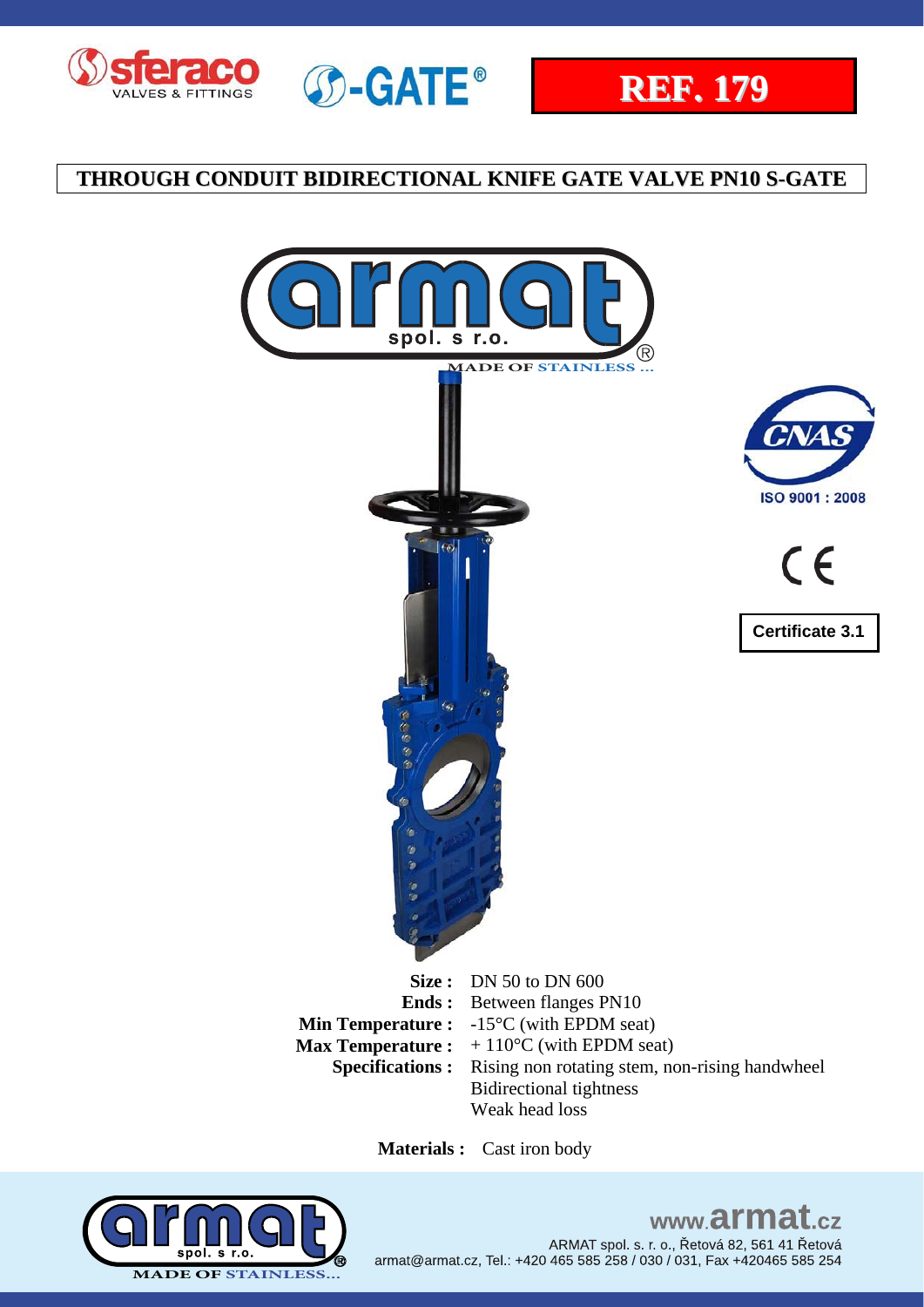



### *SPECIFICATIONS :*

Opened or closed valve Rising non rotating stem, non-rising handwheel Bidirectional tightness Weak head loss Retention area limited Between flanges PN10 With handwheel 50% epoxy 50% polyester painting blue colour RAL 5005, 150 microns thickness Seat EPDM (NBR on request)

### *USE:*

Paper industry, water, water treatment, chemical pulp, powders, food industry, chemistry, transport, storage

Min and max Temperature Ts : - 15°C to + 110°C with EPDM seat **Ref.179**

Min and max Temperature Ts : - 10°C to + 90°C with option NBR seat **Ref. 179 + 9803860-9803868**

#### *MAX PRESSURE :*

| DN        | 50 | 65 | 80 | 100 | 125 | 150       | 200            | 250 | 300 | 350' | 400 | 450 | 500 | 600 |
|-----------|----|----|----|-----|-----|-----------|----------------|-----|-----|------|-----|-----|-----|-----|
| Ps (Bars) | 10 | 10 | 10 | 10  | 10  | $\bullet$ | $\bullet$<br>o |     |     |      |     |     |     |     |

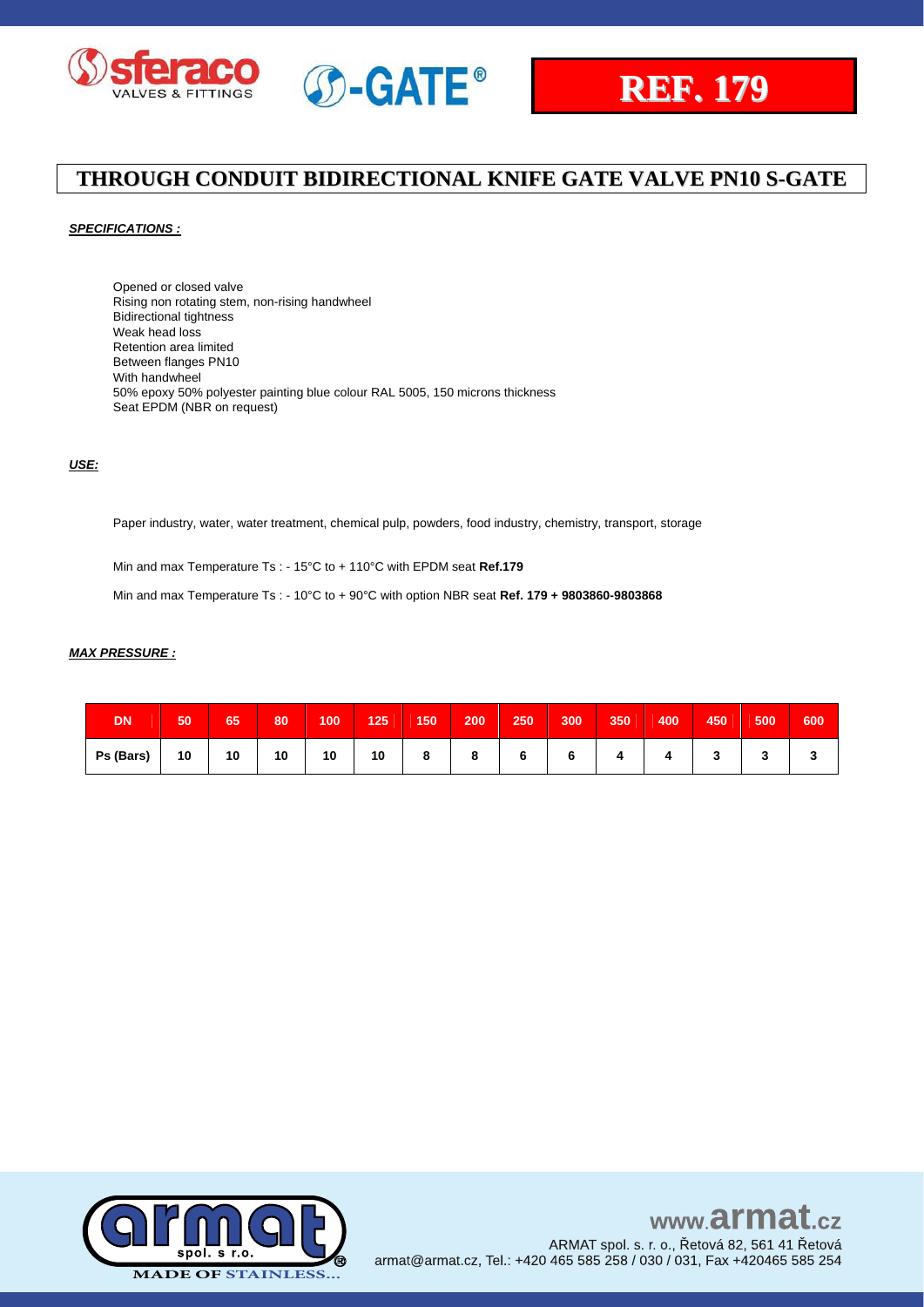

*MATERIALS :*



## **THROUGH CONDUIT BIDIRECTIONAL KNIFE GATE VALVE PN10 S-GATE**



| <b>Item</b>    | <b>Designation</b> | <b>Materials</b>           |
|----------------|--------------------|----------------------------|
| 1              | Body               | Cast iron EN GJL-250       |
| $\overline{2}$ | Gate               | <b>AISI 304</b>            |
| 3              | Packing gland      | Ductile iron EN GJS-400-15 |
| 4              | Seat               | <b>EPDM</b>                |
| 5              | Support            | <b>Steel</b>               |
| 6              | Retainer           | <b>AISI 304</b>            |
| $\overline{7}$ | Packing (Tress)    | <b>PTFE</b>                |
| 8              | Packing (O ring)   | <b>FKM</b>                 |
| 9              | Yoke               | Steel                      |
| 10             | <b>Stem</b>        | <b>AISI 304</b>            |
| 11             | Stem nut           | <b>Bronze</b>              |
| 12             | Hood cover         | Steel                      |
| 13             | Cap                | Plastic                    |
| 14             | Greaser            | <b>Steel</b>               |
| 15             | Handwheel nut      | <b>Steel</b>               |
| 16             | Handwheel          | <b>Steel</b>               |
| 17             | Washer             | <b>Brass</b>               |
| 18             | Screw              | <b>AISI 304</b>            |



## www.armat.cz

ARMAT spol. s. r. o., Řetová 82, 561 41 Řetová armat@armat.cz, Tel.: +420 465 585 258 / 030 / 031, Fax +420465 585 254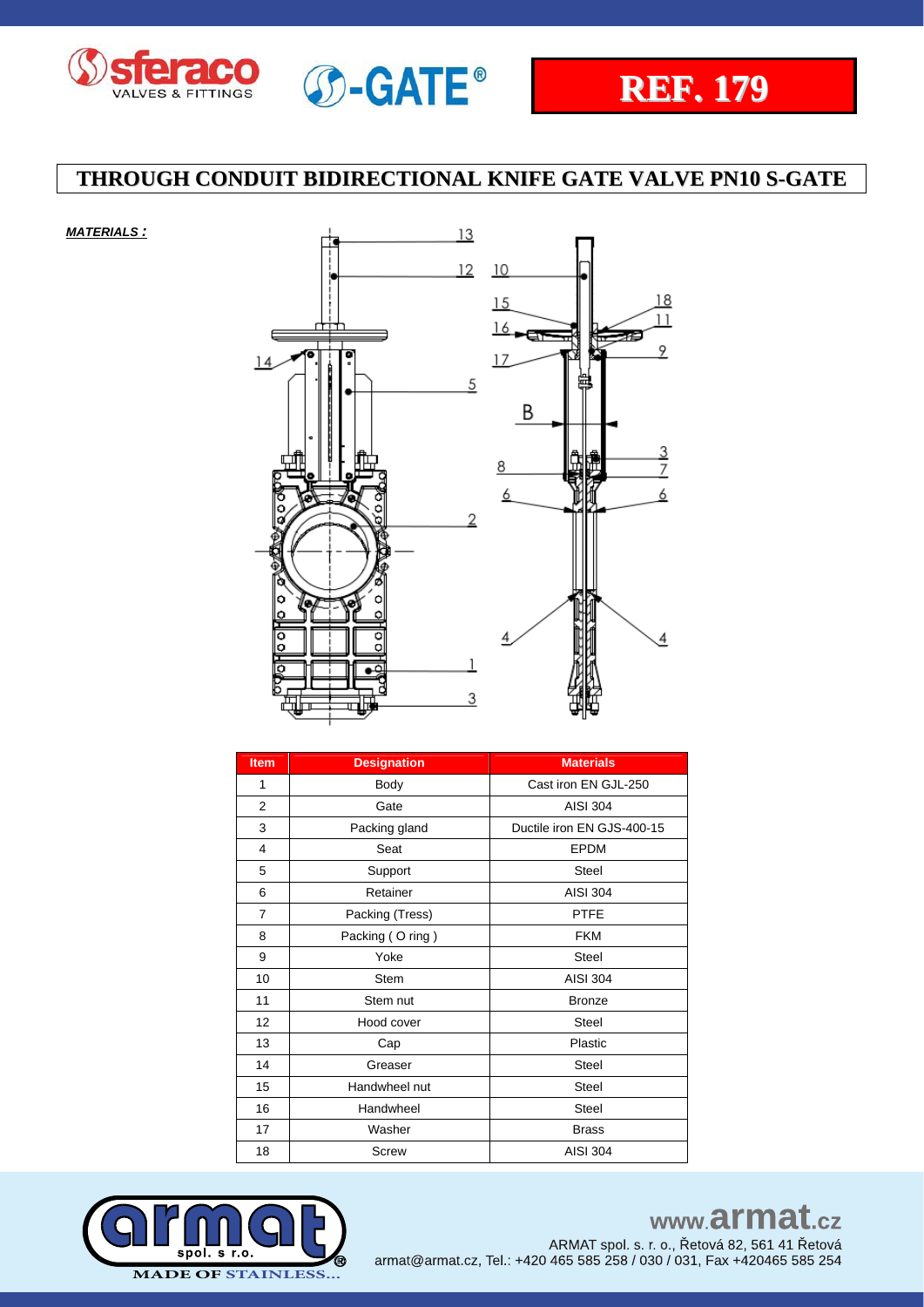



- 6

**DN** 

## **THROUGH CONDUIT BIDIRECTIONAL KNIFE GATE VALVE PN10 S-GATE**

### *SIZE ( en mm ) :*



| <b>DN</b>      | 50  | 65  | 80  | 100 | 125 | 150 | 200 | 250  | 300  | 350  | 400  | 450  | 500  | 600  |
|----------------|-----|-----|-----|-----|-----|-----|-----|------|------|------|------|------|------|------|
| E              | 40  | 40  | 50  | 50  | 50  | 60  | 60  | 70   | 70   | 96   | 100  | 106  | 110  | 110  |
| н              | 295 | 320 | 346 | 386 | 420 | 471 | 582 | 670  | 754  | 889  | 964  | 1083 | 1173 | 1353 |
| H <sub>1</sub> | 417 | 442 | 469 | 509 | 593 | 644 | 825 | 1010 | 1094 | 1319 | 1394 | 1613 | 1703 | 1973 |
| H <sub>2</sub> | 225 | 265 | 305 | 365 | 430 | 495 | 630 | 765  | 895  | 1020 | 1165 | 1325 | 1450 | 1750 |
| L <sub>2</sub> | 92  | 92  | 92  | 92  | 102 | 102 | 120 | 120  | 120  | 290  | 290  | 290  | 290  | 290  |
| Øν             | 200 | 200 | 200 | 200 | 250 | 250 | 300 | 300  | 300  | 500  | 500  | 500  | 500  | 500  |
| Weight (Kg)    | 12  | 13  | 17  | 19  | 28  | 38  | 54  | 88   | 112  | 163  | 235  | 368  | 471  | 532  |



ARMAT spol. s. r. o., Řetová 82, 561 41 Řetová armat@armat.cz, Tel.: +420 465 585 258 / 030 / 031, Fax +420465 585 254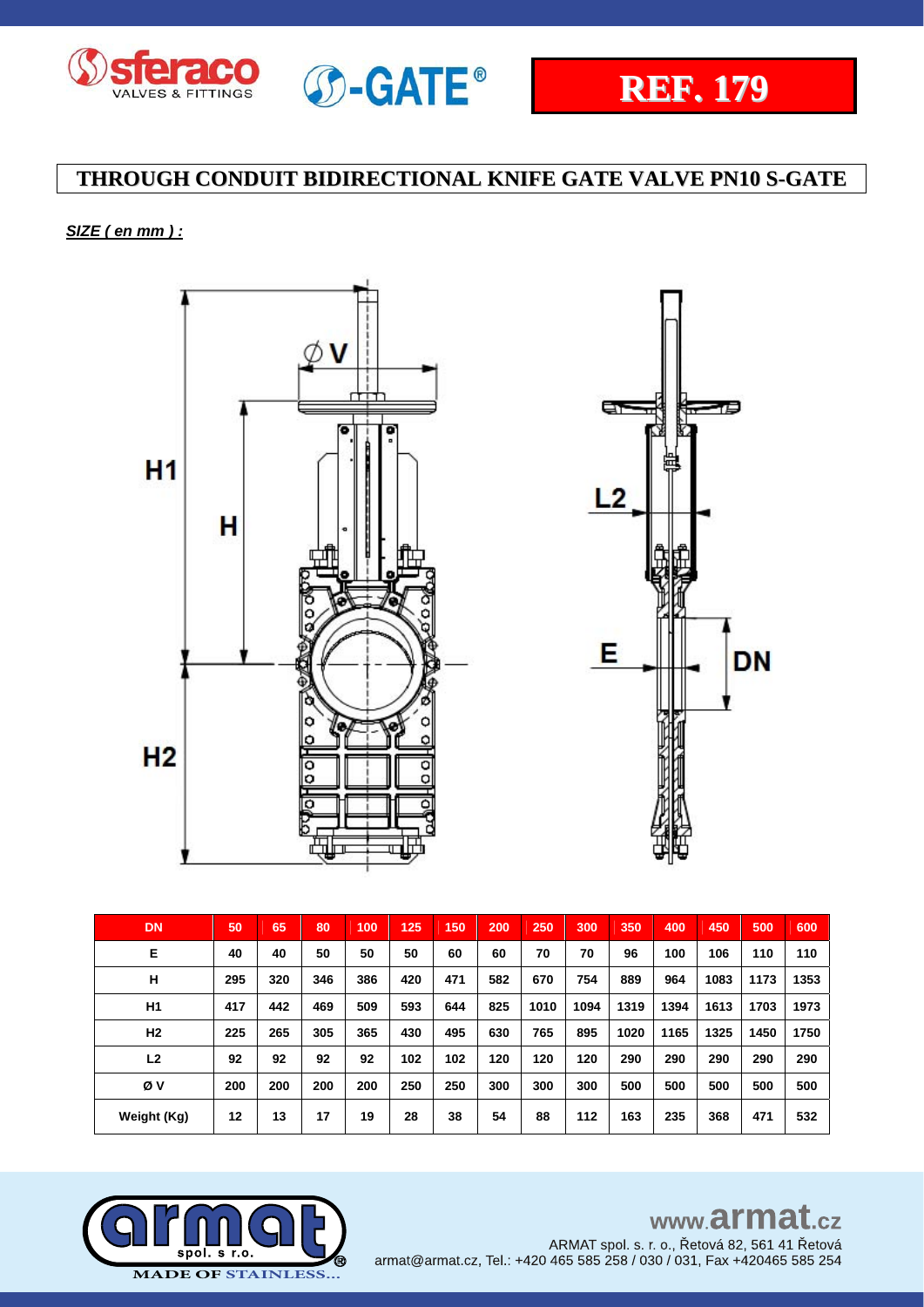



### *SIZE FIXING VALVE THREADED HOLES ( BETWEEN FLANGES PN10 in mm ) :*



**THREADED HOLES LENGHT:**



| DN               | 50  | 65              | 80              | 100 | 125 | 150 | 200 | 250 | 300 | 350 | 400 | 450 | 500 | 600 |
|------------------|-----|-----------------|-----------------|-----|-----|-----|-----|-----|-----|-----|-----|-----|-----|-----|
| ØΚ               | 125 | 145             | 160             | 180 | 210 | 240 | 295 | 350 | 400 | 460 | 515 | 565 | 620 | 725 |
| ØΜ               | M16 | M <sub>16</sub> | M <sub>16</sub> | M16 | M16 | M20 | M20 | M20 | M20 | M20 | M24 | M24 | M24 | M27 |
| Nb threaded hole | 4   | 4               | 4               | 4   | 4   | 4   | 4   | 8   | 8   | 12  | 12  | 16  | 16  | 16  |
| A                | 8   | 8               | 10              | 10  | 10  | 12  | 12  | 15  | 15  | 19  | 20  | 24  | 24  | 24  |



# www.armat.cz

ARMAT spol. s. r. o., Řetová 82, 561 41 Řetová armat@armat.cz, Tel.: +420 465 585 258 / 030 / 031, Fax +420465 585 254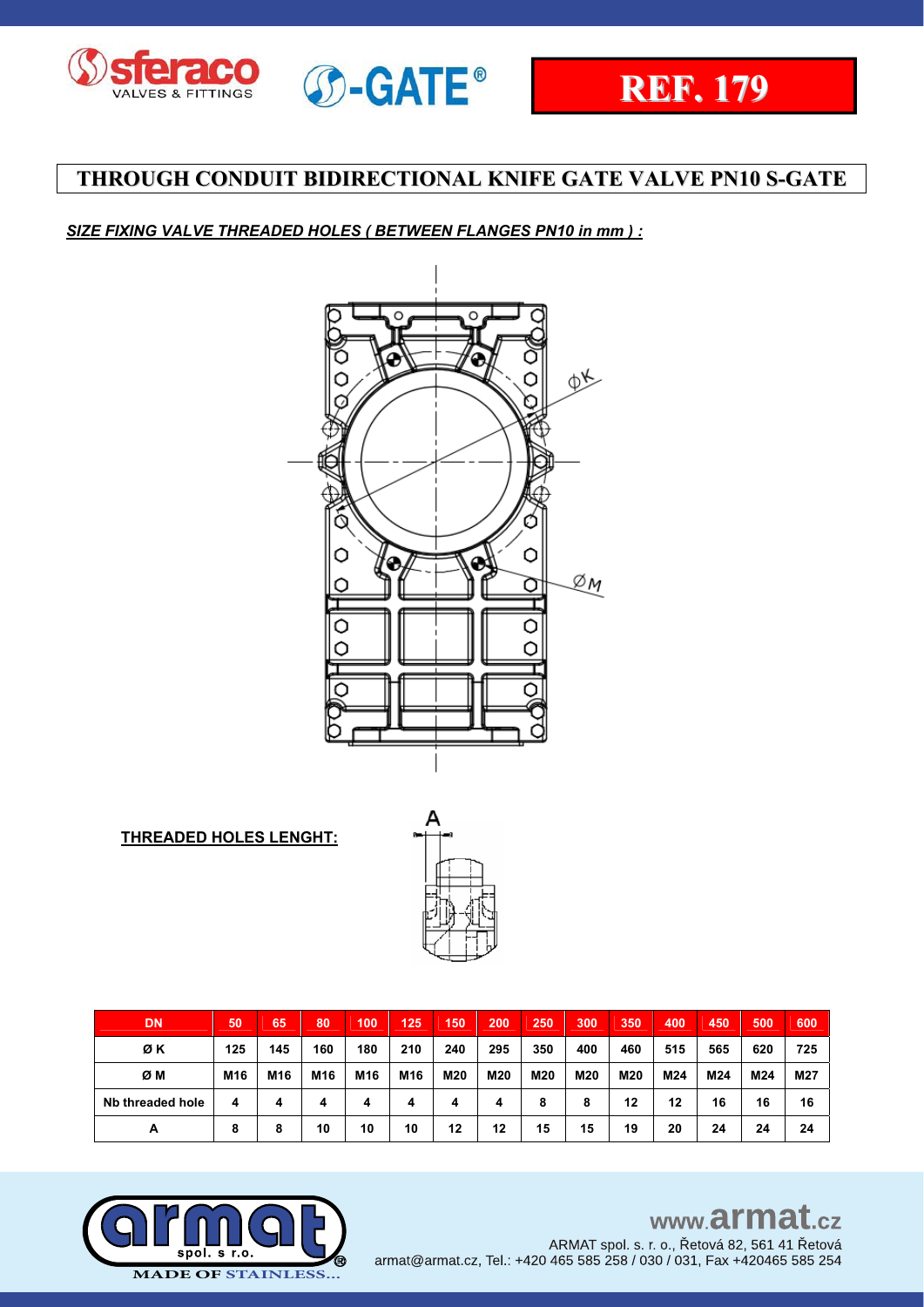





### *STANDARDS:*

Fabrication according to ISO 9001 : 2008

DIRECTIVE 97/23/CE : Risk category I Module A

Certificate 3.1 on request

Pressure test according to ISO 5208

Between flanges PN10 according to EN 1092-2 PN10

**ADVICE :** Our opinion and our advice are not guaranteed and SFERACO shall not be liable for the consequences of damages. The customer must check the right choice of the products with the real service conditions.



### www.armat.  $c\overline{z}$ ARMAT spol. s. r. o., Řetová 82, 561 41 Řetová armat@armat.cz, Tel.: +420 465 585 258 / 030 / 031, Fax +420465 585 254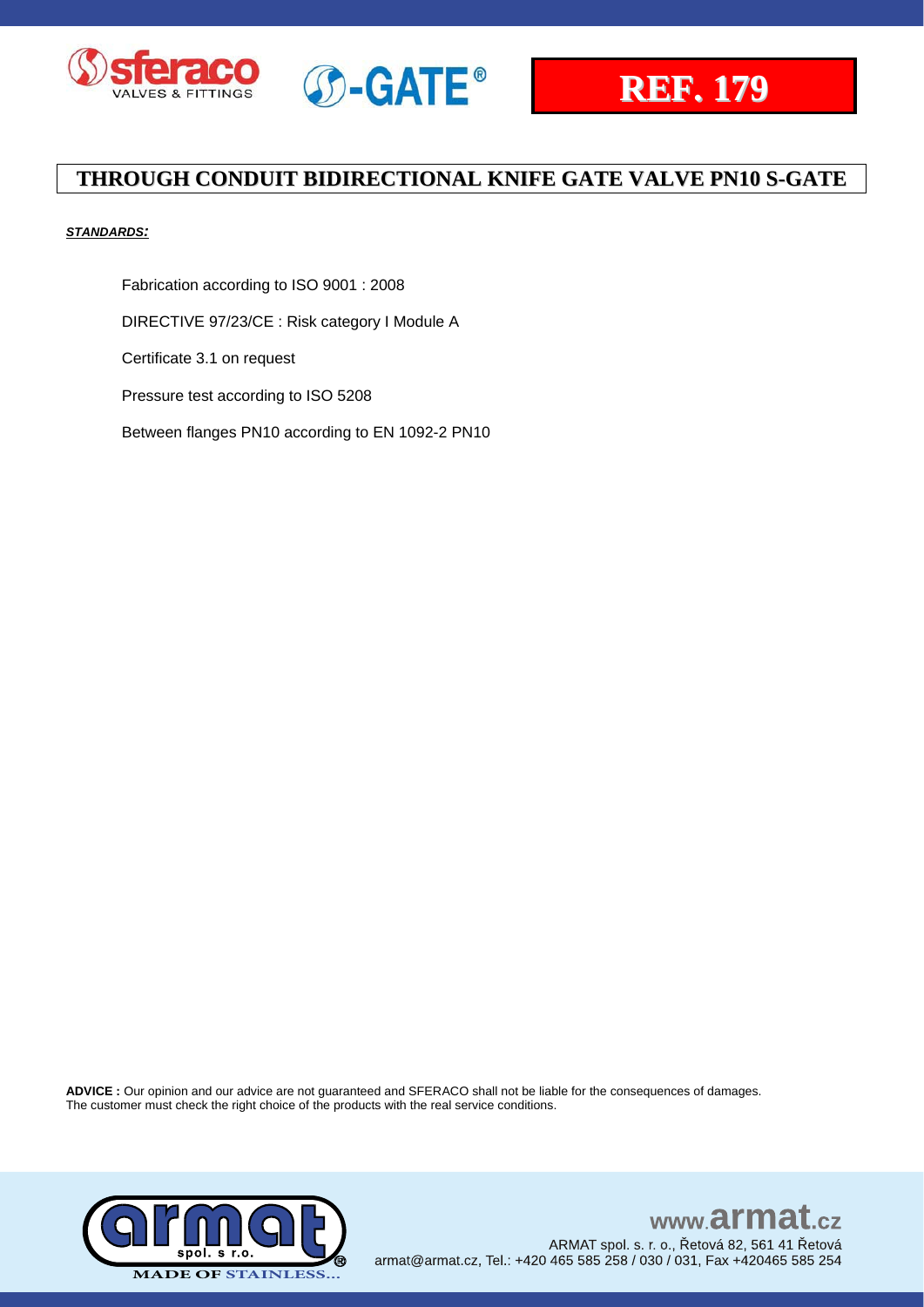



### **INSTALLATION INSTRUCTIONS :**

### **GENERAL GUIDELINES :**

Ensure that the valves to be used are appropriate for the conditions of the installation (type of fluid,pressure and temperature).

Be sure to have enough valves to be able to isolate the sections of piping as well as the appropriate equipment for maintenance and repair.

Ensure that the valves to be installed are of correct strenght to be able to support the capacity of their usage.

**Installation of all circuits should ensure that their function can be automatically tested on a regular basis (at least two times a year).**

### **INSTALLATION INSTRUCTIONS :**

**Before installing the valves,clean and remove any objects from the pipes** (in particular bits of sealing and metal) which could obstruct and block the valves.

**Ensure that both connecting pipes either side of the valve (upstream and downstream) are aligned (if they're not,the valves may not work correctly).**

**Make sure that the two sections of the pipe (upstream and downstream) match,the valve unit will not absorb any gaps.Any distortions in the pipes may affect the thightness of the connection,the working of the valve and can even cause a rupture.**To be sure,place the kit in position to ensure the assembling will work.

**If sections of piping do not have their final support in place,they should be temporarily fixed.This is to avoid unnecessary strain on the valve.**

During installation operation , do not carry the valves by the handwheel.

Valves can be installed in all positions but we recommend the above positions





www.armat.cz ARMAT spol. s. r. o., Řetová 82, 561 41 Řetová armat@armat.cz, Tel.: +420 465 585 258 / 030 / 031, Fax +420465 585 254